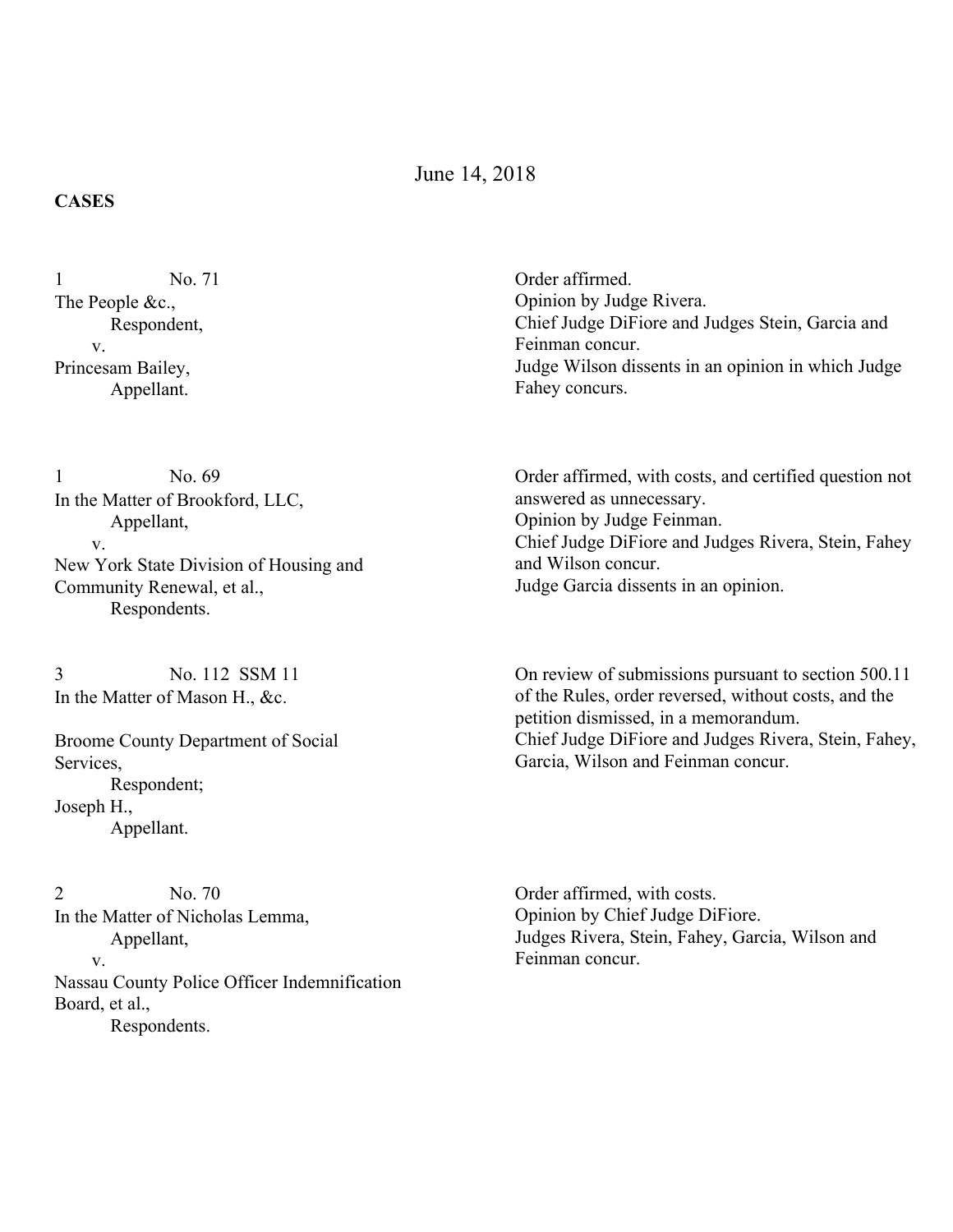No. 63 The People &c., Respondent, v. Gary Thibodeau, Appellant. 4

No. 62 The People &c., Appellant, v. Natascha Tiger, Respondent. 2

No. 65 In the Matter of Natasha W., Respondent, v. New York State Office of Children and Family Services, et al., Appellants, New York City Administration for Children's Services, Respondent. 1

No. 68 The People &c., Respondent, v. Theodore Wilson, Appellant. 2

Order affirmed, in a memorandum. Chief Judge DiFiore and Judges Stein, Fahey and Garcia concur. Judge Rivera dissents in an opinion in which Judges Wilson and Feinman concur.

Order, insofar as appealed from, reversed and that branch of defendant's CPL 440.10 motion which was based on an independent claim of actual innocence denied.

Opinion by Chief Judge DiFiore. Judges Stein, Fahey, Garcia and Feinman concur, Judge Garcia in a concurring opinion. Judge Wilson dissents in an opinion in which Judge Rivera concurs.

Order reversed, without costs, and petition dismissed, in a memorandum. Chief Judge DiFiore and Judges Rivera, Stein, Fahey, Garcia and Feinman concur. Judge Wilson dissents in an opinion.

Order affirmed. Opinion by Judge Garcia. Chief Judge DiFiore and Judges Stein, Fahey and Feinman concur. Judge Rivera concurs in result in an opinion. Judge Wilson concurs in result in a separate concurring opinion.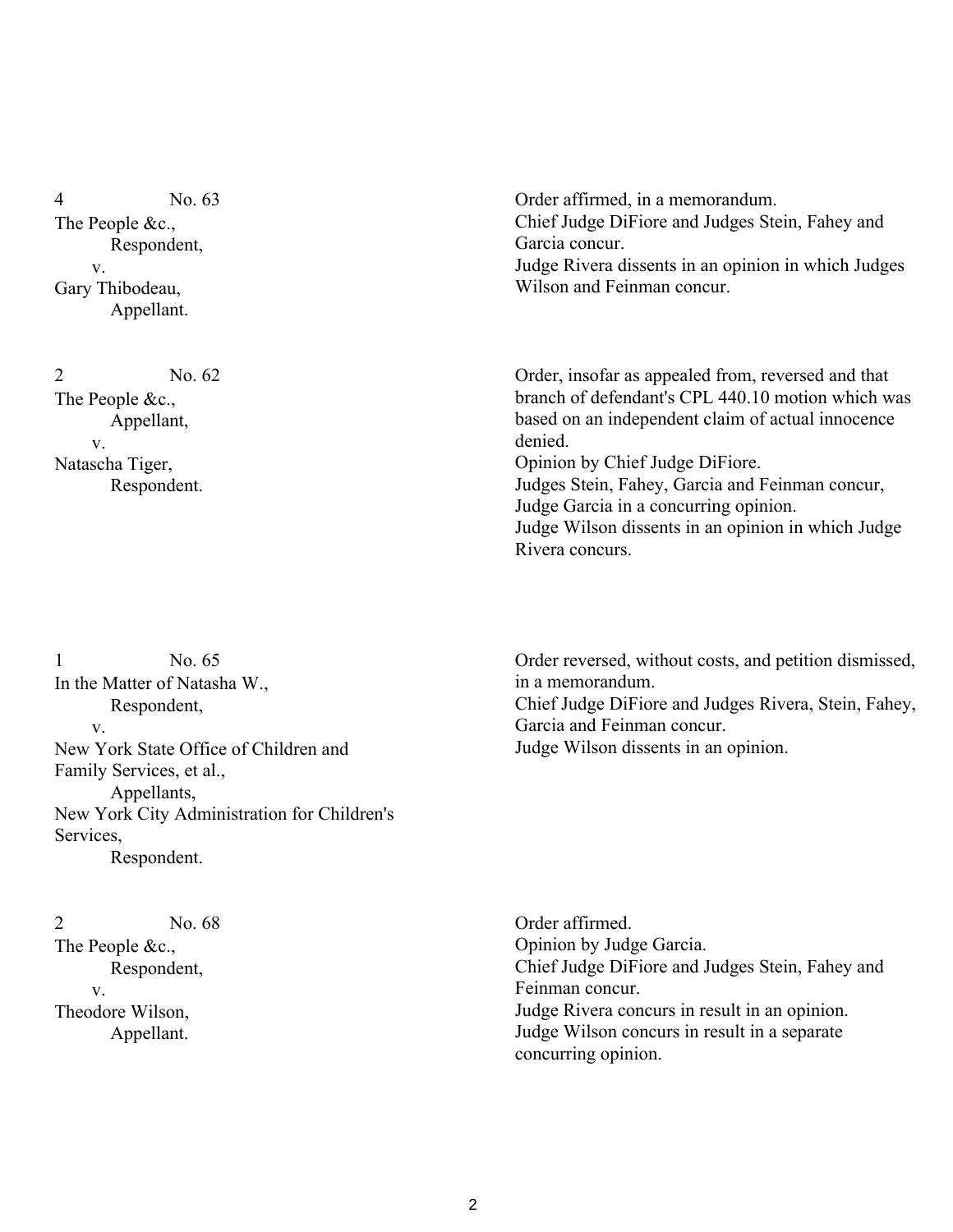## **MOTIONS**

| $\overline{2}$<br>Mo. No. 2018-330<br>In the Matter of Beatrice A., &c.                                                                                                  | Motion for leave to appeal denied.                                                         |
|--------------------------------------------------------------------------------------------------------------------------------------------------------------------------|--------------------------------------------------------------------------------------------|
| SCO Family of Services,<br>Respondent;<br>Selina A.,<br>Appellant.                                                                                                       |                                                                                            |
| Mo. No. 2018-401<br>$\overline{2}$<br>In the Matter of Mazeltov B.,<br>Appellant,<br>$V_{\rm r}$<br>Joseph M., et al.,<br>Respondents.                                   | Motion for leave to appeal denied.                                                         |
| Mo. No. 2018-348<br>4<br>In the Matter of Faith B. et al.<br>Onondaga County Department of Children<br>and Family Services,<br>Respondent;<br>Rochelle C.,<br>Appellant. | Motion for leave to appeal denied.                                                         |
| Mo. No. 2018-417<br>1<br>The People &c.,<br>Respondent,<br>V.<br>Carlos Bonilla,<br>Appellant.                                                                           | Motion for leave to appeal denied.<br>Motion for poor person relief dismissed as academic. |

3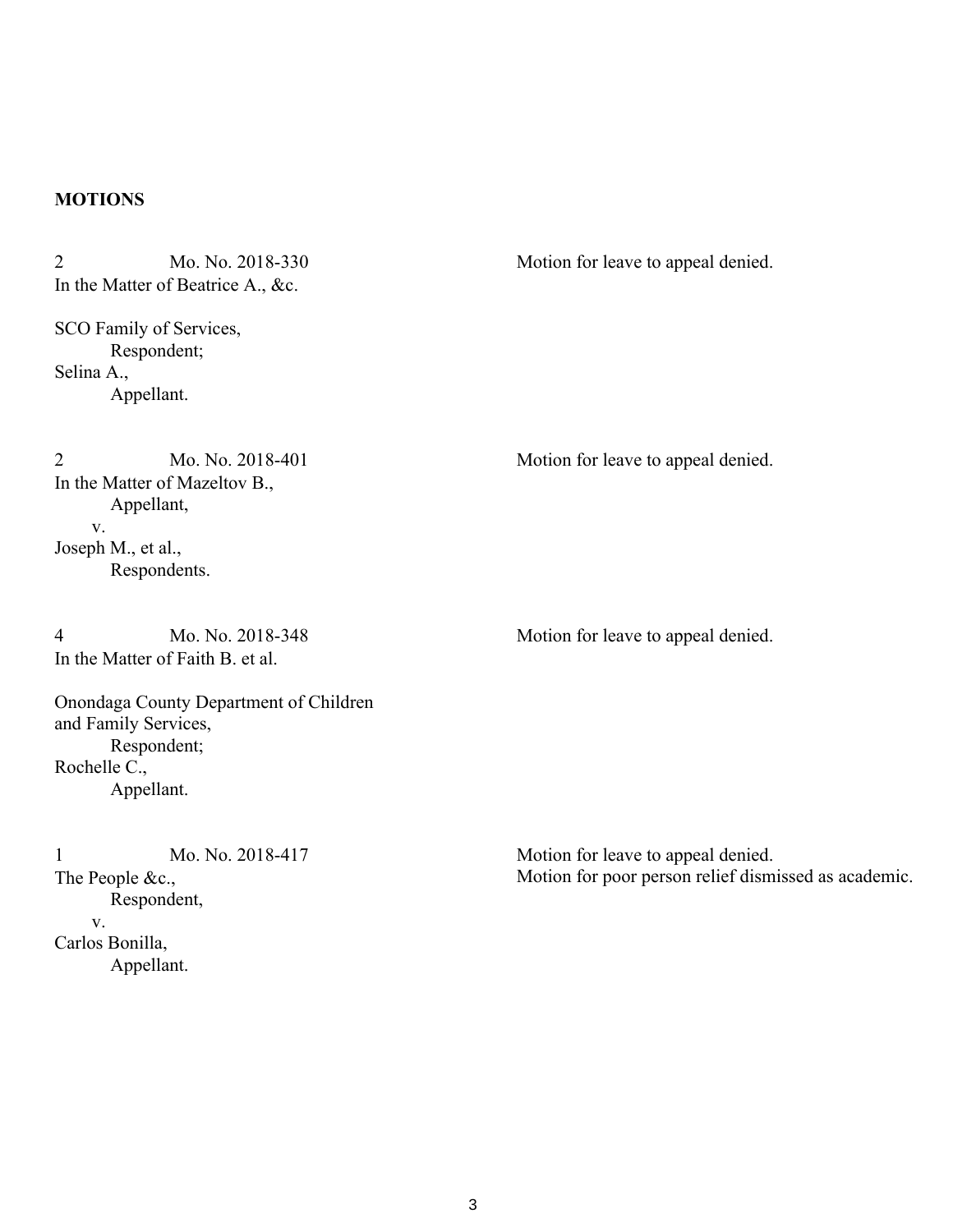## Mo. No. 2018-434 In the Matter of Brittany C. 4 Mo. No. 2018-434 Motion for leave to appeal denied.

Steuben County Department of Social Services, Respondent; Michael C., Appellant. (And Other Related Proceedings)

Mo. No. 2018-482 Estate of Alexander Calderwood, &c., Appellant, v. ACE Group International LLC, et al., Respondents. 1

Mo. No. 2018-453 Champion Auto Sales, LLC, et al., Appellants, v. Pearl Beta Funding, LLC, Respondent. 1

Mo. No. 2018-390 Citimortgage, Inc., Respondent, v. Michael C. Banks, et al., Appellants, et al., Defendants. 2

Mo. No. 2018-411 Daniel Collazo, et al., Appellants, v. Netherland Property Assets LLC et al., Respondents. 1 Mo. No. 2018-411 Motion for leave to appeal granted.

Motion for leave to appeal dismissed upon the ground that the order sought to be appealed from does not finally determine the action within the meaning of the Constitution.

Motion for leave to appeal denied with one hundred dollars costs and necessary reproduction disbursements.

Motion for leave to appeal dismissed upon the ground that the order sought to be appealed from does not finally determine the action within the meaning of the Constitution.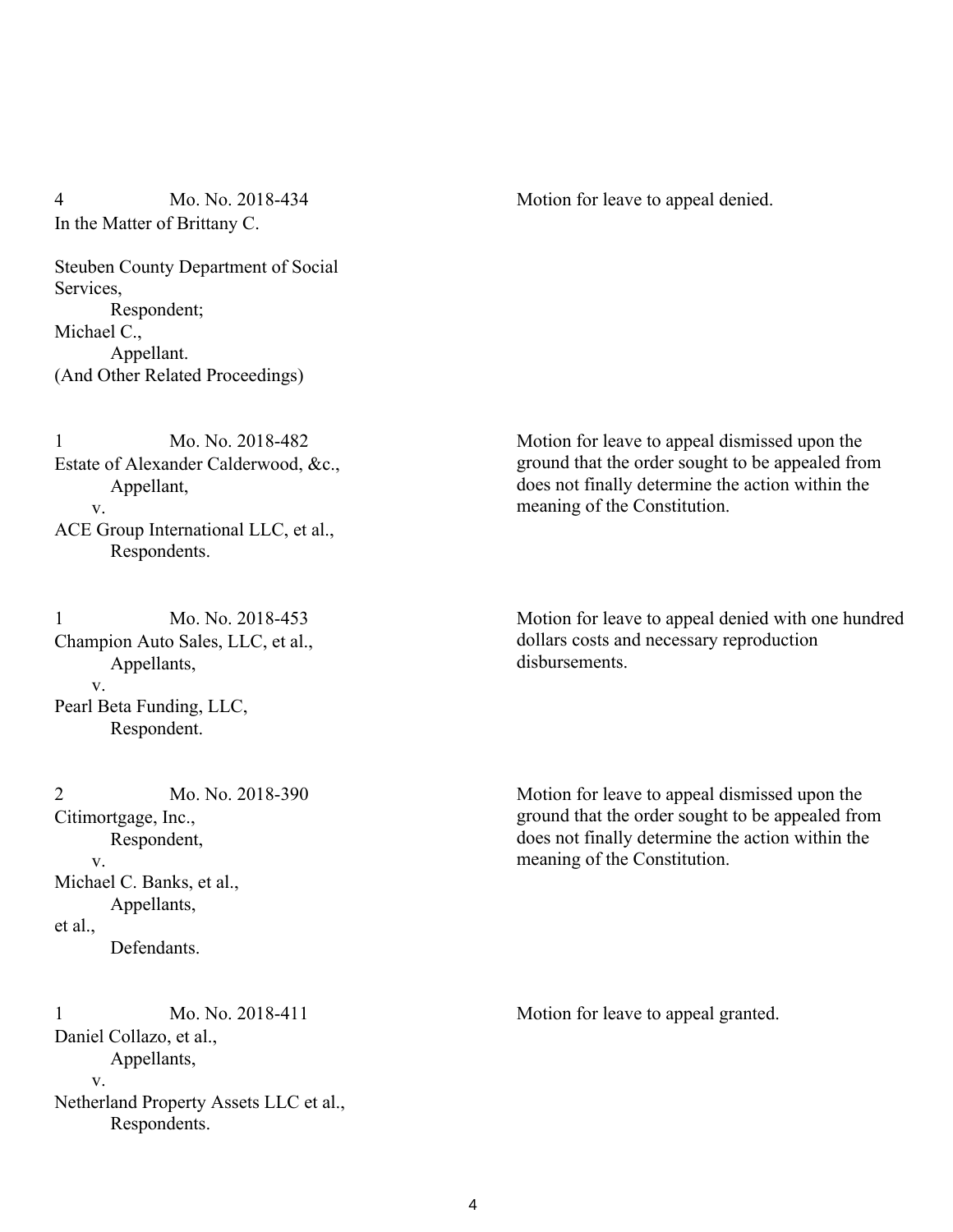Mo. No. 2018-488 Daniel Collazo, et al., Appellants, v. Netherland Property Assets LLC et al., Respondents. 1

Motion by Legal Services NYC and The Legal Aid Society for leave to appear amici curiae on the motion for leave to appeal herein granted and the brief is accepted as filed.

Mo. No. 2018-470 The People &c., Respondent, v. Christopher Collins, Appellant. 2

Motion for leave to appeal denied. Motion for poor person relief dismissed as academic.

Mo. No. 2018-544 In the Matter of Dennis E., Appellant, v. Matthew J. D'Emic, &c., et al., Respondents. 2

On the Court's own motion, appeal dismissed, without costs, upon the ground that no substantial constitutional question is directly involved. Motion for a stay dismissed as academic. Chief Judge DiFiore took no part.

Mo. No. 2018-387 In the Matter of Empire Center for Public Policy, Inc., Appellant, v. N.Y.C. Office of Payroll Administration, Respondent. 1

Mo. No. 2018-409 In the Matter of Jean L. Frantz, Appellant, v. Donald Venettozzi, &c., Respondent.

Motion for leave to appeal denied with one hundred dollars costs and necessary reproduction disbursements.

3 Mo. No. 2018-409 Motion for leave to appeal denied.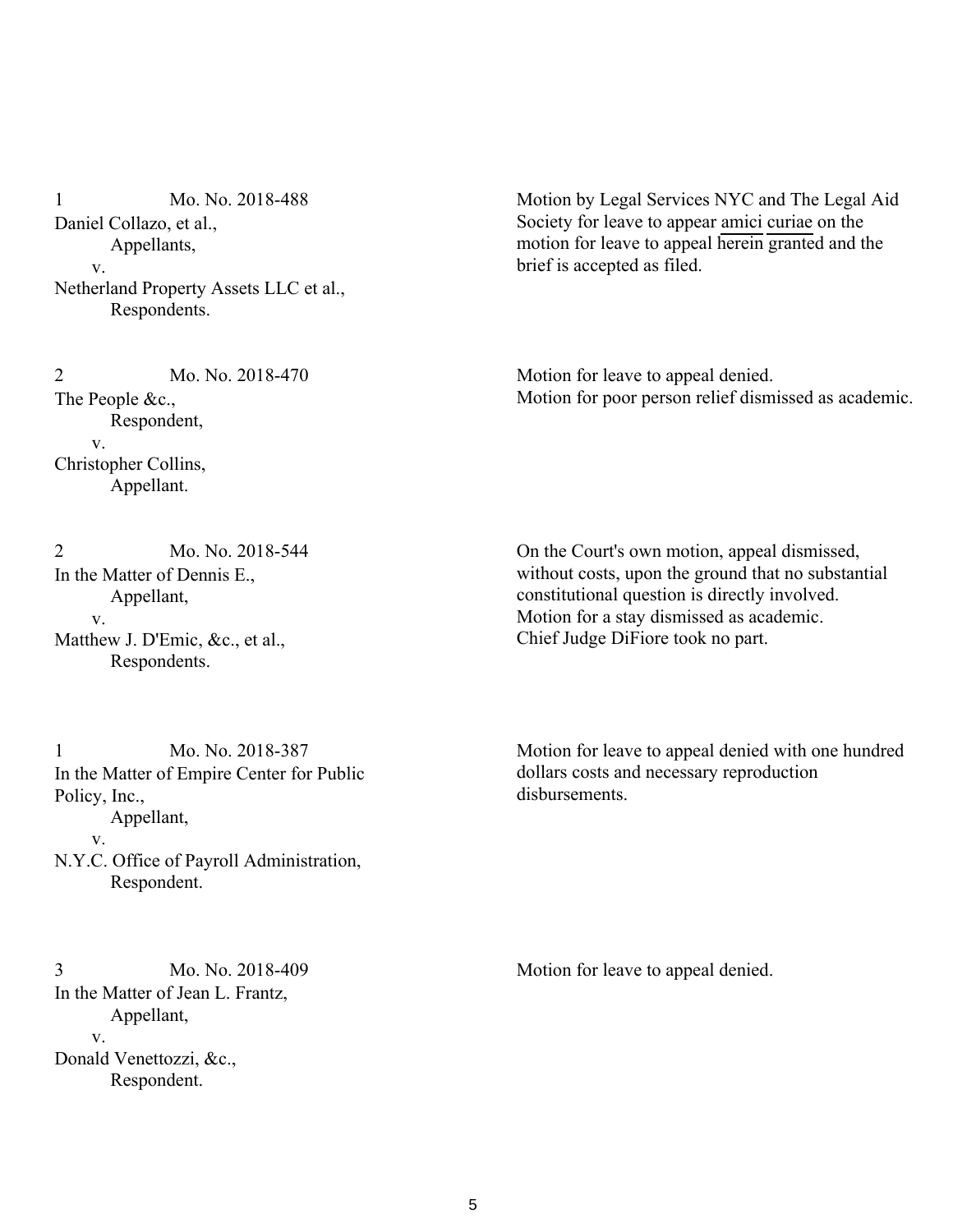Mo. No. 2018-388 In the Matter of Alvin Fulton, Appellant, v. Janet DiFiore, &c., Respondent. 3

Motion, insofar as it seeks leave to appeal from the December 2017 Appellate Division order, dismissed upon the ground that such order does not finally determine the proceeding within the meaning of the Constitution; motion, insofar as it seeks leave to appeal from the February 2018 Appellate Division order granting appellant's application to withdraw and discontinue his appeal to that court, dismissed upon the ground that appellant is not a party aggrieved (see CPLR 5511). Chief Judge  $\overline{D}$ iFiore took no part.

Mo. No. 2018-426 The People &c., Respondent, v. Trevor Gilmore, Appellant. 2

Mo. No. 2018-444 In the Matter of Ryszard Grajko, Appellant, v. City of New York, et al., Respondents. 1

Mo. No. 2018-420 The People &c., Respondent, v. Jeffrey Hallett, Appellant.

Motion for leave to appeal denied. Motion for poor person relief dismissed as academic.

Motion for leave to appeal denied with one hundred dollars costs and necessary reproduction disbursements.

2 Mo. No. 2018-420 Motion for leave to appeal denied.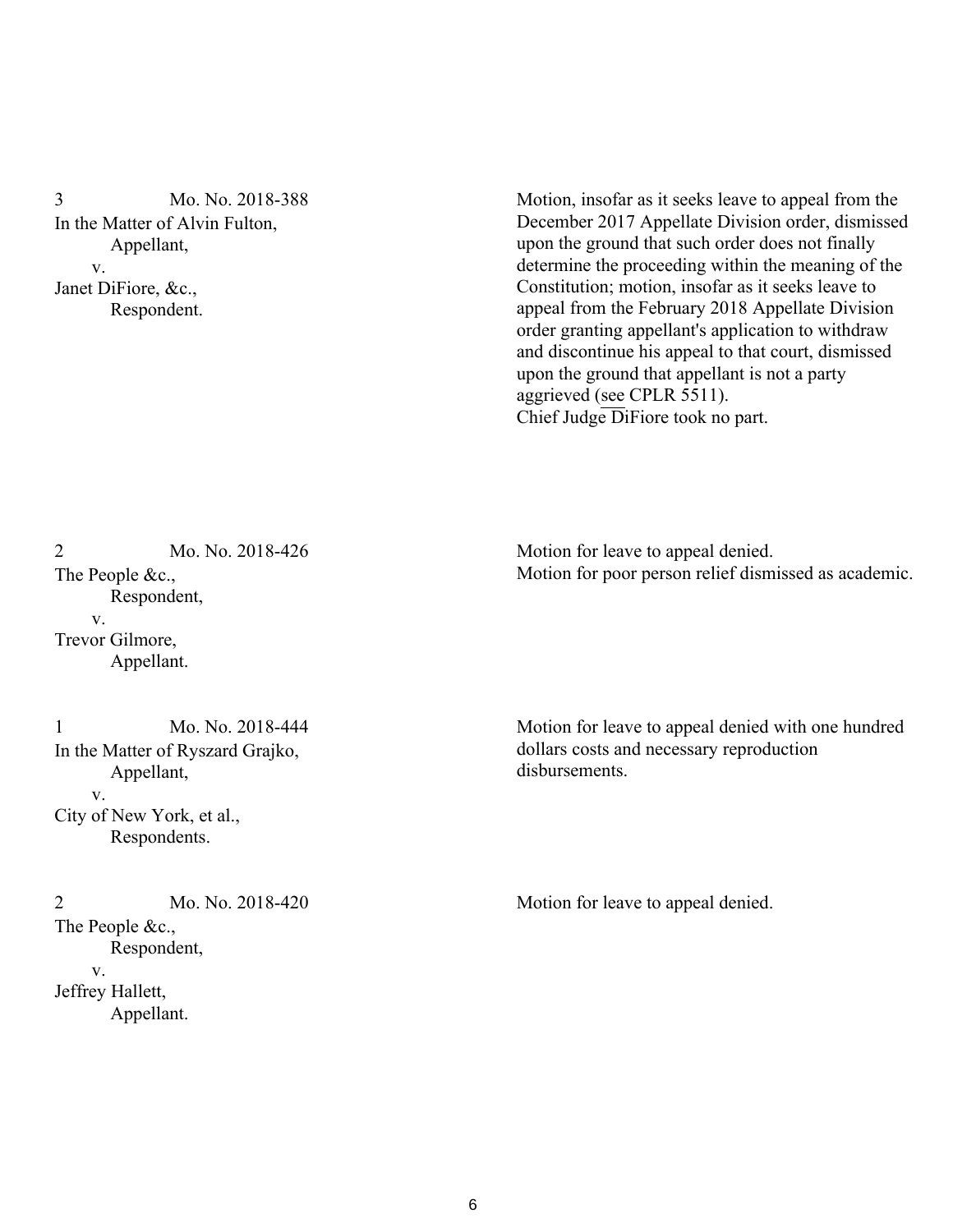Mo. No. 2018-445 C. Louise Hepworth, &c., Appellant, v. Douglas J. Hepworth, et al., Respondents. 1

Motion for leave to appeal dismissed upon the ground that the order sought to be appealed from does not finally determine the action within the meaning of the Constitution.

Mo. No. 2018-392 The People &c., Respondent, v. Elijah Hesterbey, Appellant. 2

Motion for leave to appeal denied. Motion for poor person relief dismissed as academic.

Mo. No. 2018-460 Hoeg Corporation, Appellant, v. Peebles Corporation, Respondent. 2

Mo. No. 2018-438 In the Matter of Gregory Huss, Appellant, v. The Conference on Jewish Material Claims Against Germany, Respondent. 1

Mo. No. 2018-511 The People &c., Respondent, v. Michael Johnson, Appellant. 2 Mo. No. 2018-511 Motion for reargument denied.

Motion for reargument of motion for leave to appeal denied.

Motion for leave to appeal denied with one hundred dollars costs and necessary reproduction disbursements.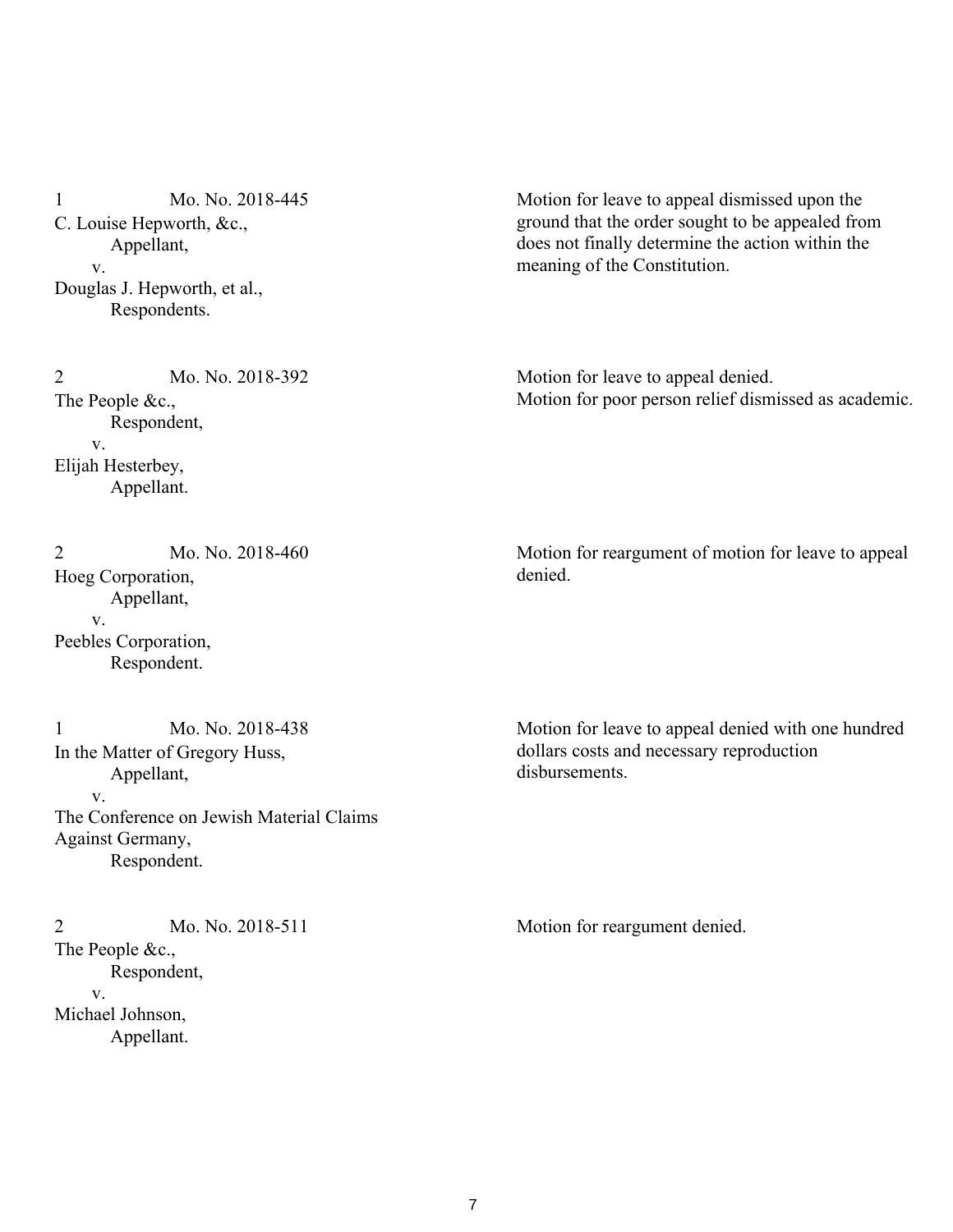Mo. No. 2018-475 Patricia Kenny, Respondent, v. Turner Construction Company, et al., Defendants, The Corporate Source, Inc., Appellant. --------------------------------- Patricia Kenny, Plaintiff, v. Turner Construction Company, et al., Defendants. (And Third and Fourth-Party Actions) 1

Motion for leave to appeal dismissed upon the ground that the order sought to be appealed from does not finally determine the action within the meaning of the Constitution.

Mo. No. 2018-452 In the Matter of James Kumano, Appellant, v. Richard Conway, et al., Respondents. 2

Mo. No. 2018-440 Nadine Leach, Appellant, v. State of New York, Respondent.

Mo. No. 2018-396 Nella Manko, Appellant, v. David A. Gabay, et al., Respondents. 2

Motion for leave to appeal denied with one hundred dollars costs and necessary reproduction disbursements. Chief Judge DiFiore took no part.

2 Mo. No. 2018-440 Motion for leave to appeal denied.

Motion for reconsideration of this Court's March 28, 2017 dismissal order dismissed as untimely (see Rules of Ct of Appeals [22 NYCRR]  $\S$  500.24[b]). Motion for poor person relief dismissed as academic.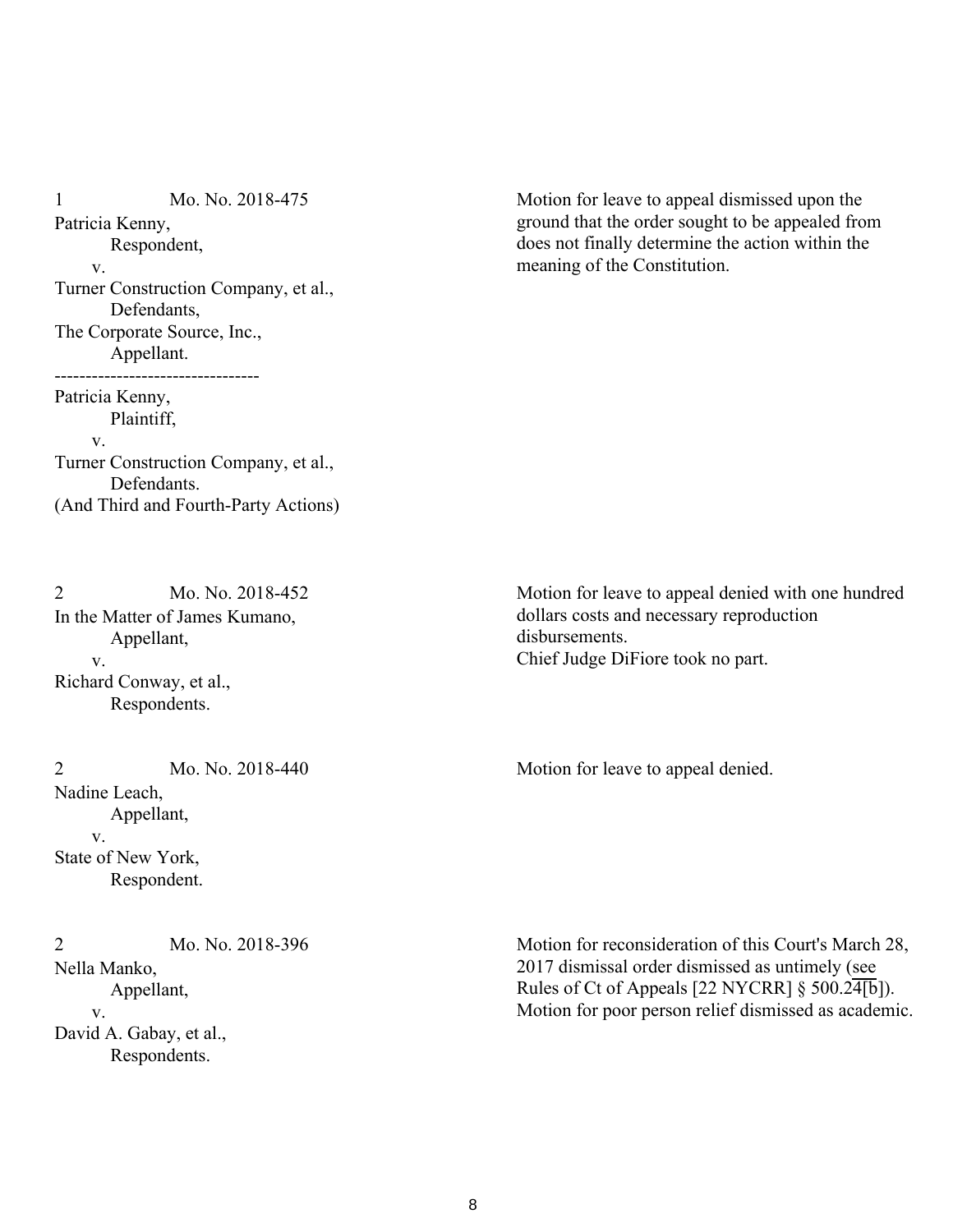Mo. No. 2018-416 The People &c., Respondent, v. Russell Mann, Appellant. 1

Motion for leave to appeal denied. Motion for poor person relief dismissed as academic.

Mo. No. 2018-458 Motion for leave to appeal denied. Motion for poor person relief dismissed as academic.

 Respondent, v. David Martinez, Appellant.

The People &c.,

2

Motion for leave to appeal denied with one hundred dollars costs and necessary reproduction disbursements.

Mo. No. 2018-395 Luis Jose Martinez, Appellant, v. 3801 Equity Company, LLC, Respondent, et al., Defendants. (And a Third-Party Action) 1

Mo. No. 2018-391 In the Matter of the Arbitration between Monroe County Deputy Sheriffs' Association, Inc., Respondent; Monroe County et al., Appellants. 4

Mo. No. 2018-412 The People &c., Respondent, v. Nazario Morales, Appellant. 2 Mo. No. 2018-412 Motion for leave to appeal denied.

Motion for leave to appeal denied with one hundred dollars costs and necessary reproduction disbursements.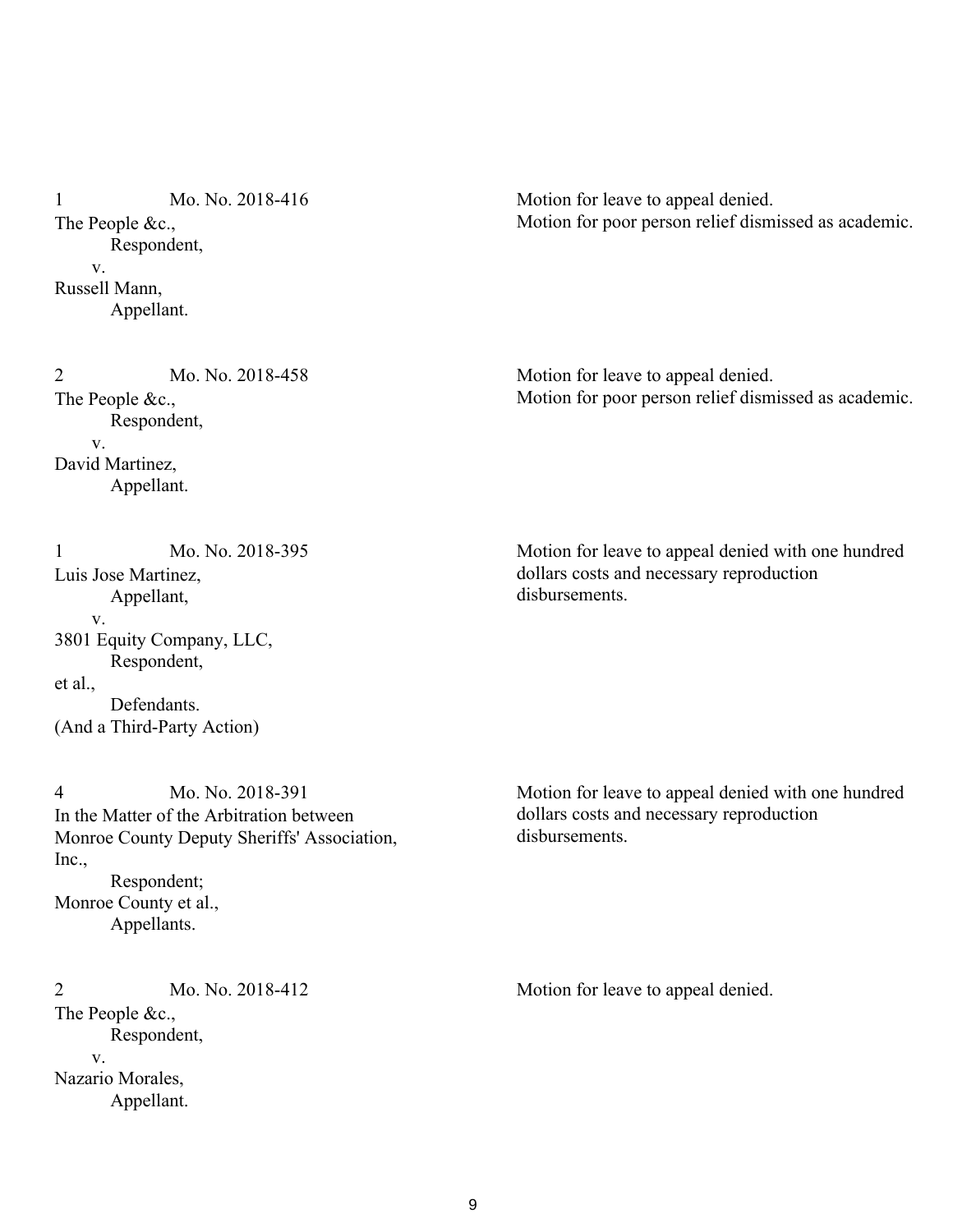Mo. No. 2018-410 In the Matter of Elizabeth Pastor, Appellant, v. Partnership for Children's Rights, Respondent. 2 Mo. No. 2018-410 Motion for leave to appeal denied.

Mo. No. 2018-377 In the Matter of James Pettus, Appellant, et al., Petitioner, v. Board of Directors, et al., Respondents. 1

Motion, insofar as it seeks leave to appeal from so much of the Appellate Division order as dismissed the appeal from the February 2016 Supreme Court order, dismissed upon the ground that such portion of the order does not finally determine the action within the meaning of the Constitution; motion for leave to appeal otherwise denied.

Motion for poor person relief dismissed as academic.

Mo. No. 2018-484 In the Matter of James Pettus, Appellant, et al., Petitioner, v. Board of Directors, et al., Respondents. 1

Mo. No. 2018-419 The People &c., Respondent, v. Robert S. Remonda, Appellant.

Motion for leave to appeal denied. Motion for poor person relief dismissed as academic.

3 Mo. No. 2018-419 Motion for leave to appeal denied.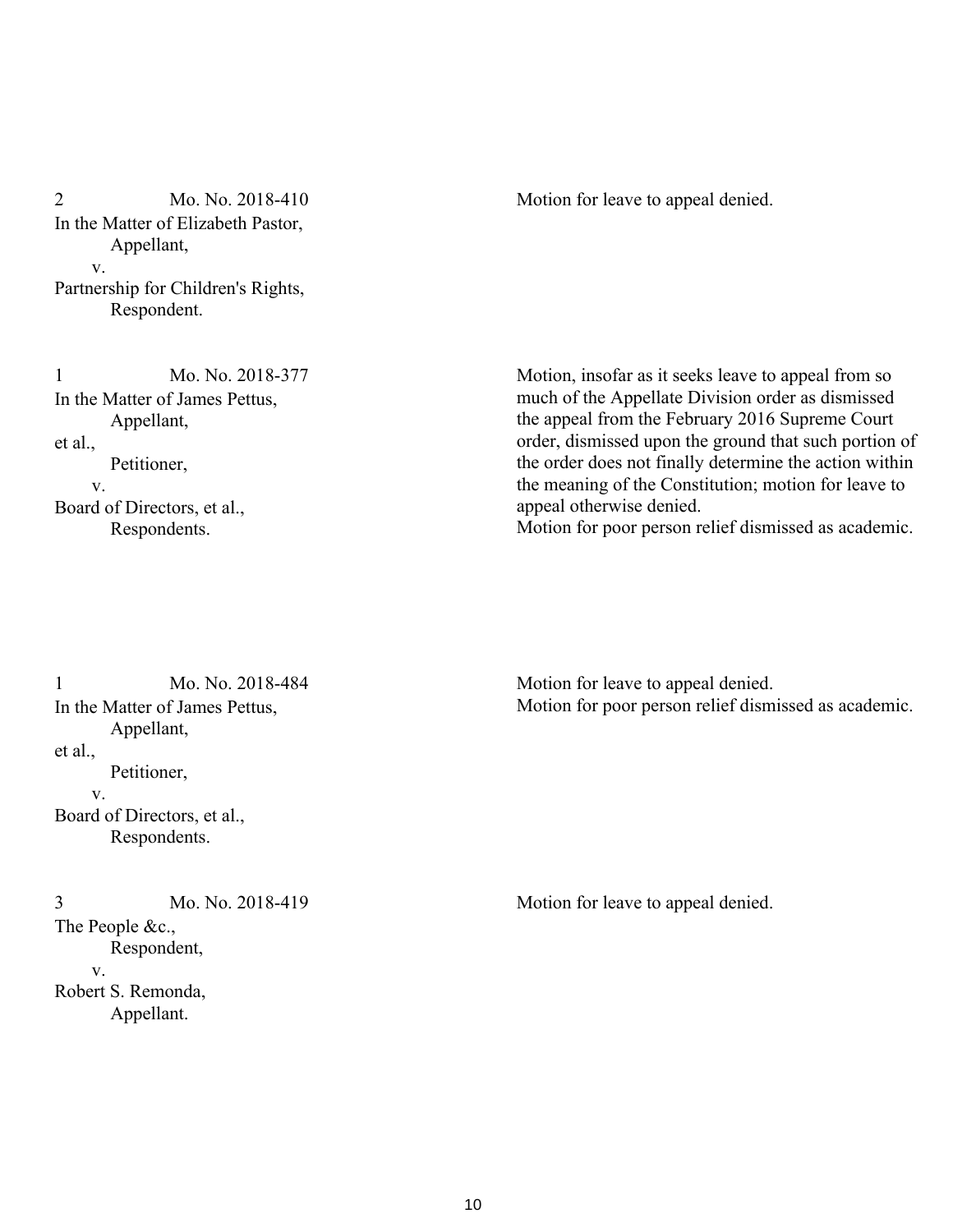Mo. No. 2018-398 In the Matter of the Application of the Metropolitan Transportation Authority, &c. 1

S.H. Knight, LLC, Appellant, v. Metropolitan Transportation Authority, Respondent.

Mo. No. 2018-436

Motion for leave to appeal denied with one hundred dollars costs and necessary reproduction disbursements.

2 Mo. No. 2018-436 Motion for leave to appeal denied.

Mo. No. 2018-450 The People &c., Respondent, v. Arsenio Santiago, Appellant. 1

The People &c.,

 v. Jamall Samuel,

Respondent,

Appellant.

Mo. No. 2018-427 The People &c., Respondent, v. Alexander Santos, Appellant. 2

Motion for leave to appeal denied. Motion for poor person relief dismissed as academic.

Motion for leave to appeal denied. Motion for poor person relief dismissed as academic.